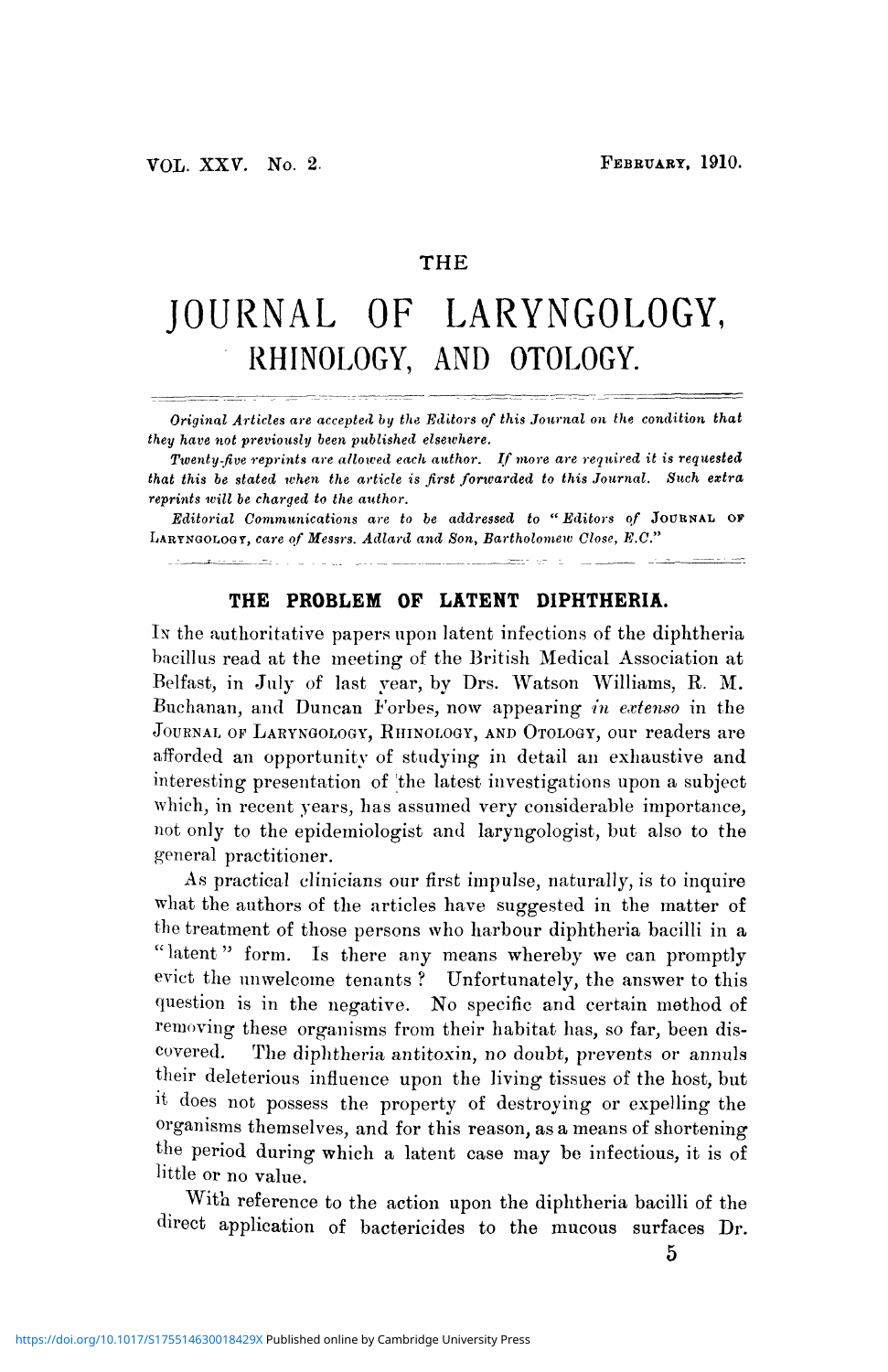Watson Williams observes that although the infectivity of the ' organisms may be diminished while antiseptics are being used, the period of their infectivity is not thereby shortened in the slightest.

The disappointment we naturally experience when we become acquainted with the lack of success that has attended these experiments is counter-balanced, however, by one or two considerations of not a little importance. First of all, there seems to be a fairly general agreement that the infecting potentiality of the diphtheria bacillus in a latent case is very low. This opinion is supported by an examination of Dr. Buchanan's diagrams graphically depicting the association of fully-formed diphtheria with the latent type of the disease, in which the most striking feature is the comparative sparsity of possibly infected cases—only one or two children in the neighbourhood of each latent case being attacked. Further confirmation of the inferences we draw from these diagrams is supplied by the remark that, in the experience of public health authorities, " return" cases of diphtheria are by no means common.

I Another set-off to the ineffectual character of the treatment of latent diphtheria is afforded by the fact that the length of time the diphtheria bacillus can remain in residence is, at the most, limited to a few months. In this respect the organism of diphtheria stands in marked contrast to that of typhoid fever, which, as recent experience has shown, may, and often does, continue to lead a quiet parasitic life within the organs of the "carrier" for many years, sometimes, indeed, for a lifetime.

: Another curious and important point specially referred to by Dr. Buchanan is that the diphtheria bacillus in a latent case is comparatively innocuous both to its host and to the community in general, unless an additional infection by some other organism occurs, and then its virulence and infectivity are enormously enhanced. Hence the advisability of isolating cases of simple sore throats during a diphtheria epidemic.

It should be noted in passing that the virulence test upon •4 guinea-pigs, while it serves to determine the specificity of a given • strain of organisms, affords no indication whatever as to their capabilities of infection.

The advance reflected in the articles we are now discussing exemplifies the truism that with each forward step in knowledge new problems emerge from obscurity and demand solution. It is possible, for example, to explain the fact of latency by assuming the presence of an autogenous antitoxin, but we are not yet able to account for the fact that in some individuals diphtheria bacilli